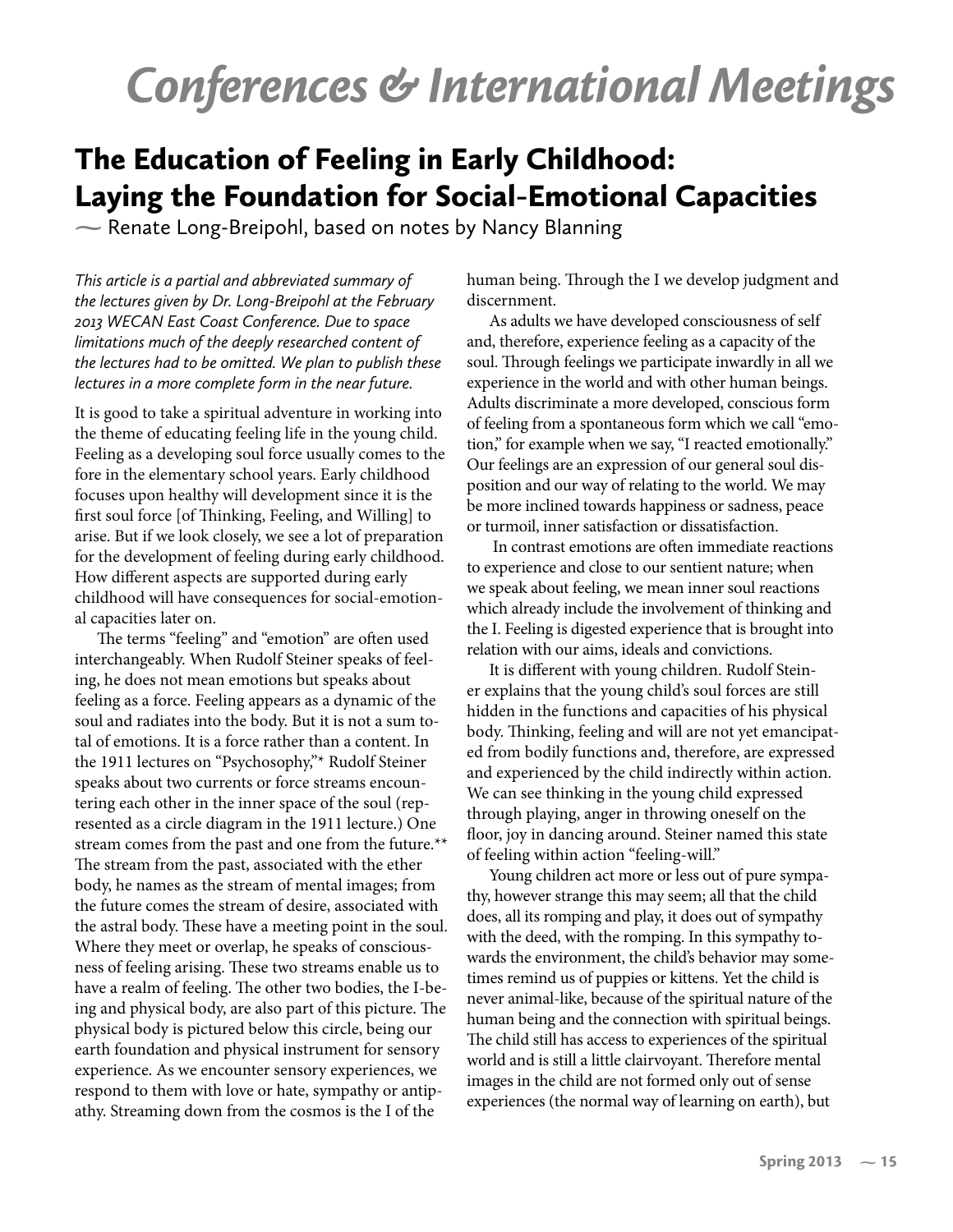also through experiences streaming in from the time of "unbornness." Therefore the attitude of infants and children under two is usually trusting towards the world, a gesture of sympathy. Yet if something is not wanted, there is immediate crying and rejection, and we see will in action as instinct and drive, a reaction which is different from anger later on.

At the age of two-and-a-half, however, the child has developed a dim sense of an inner space. At that time the desire nature becomes noticeable as the child verbally expresses its wants and cravings, no longer only through physical reaction. Once a new desire arises, the previous one loses importance. We also find a strong love-hate reaction to experiences and people. The life of feeling in the young child shows a constant flux of sympathy – antipathy, love – hate, with little consciousness and judgment involved. The desire stops when it is satisfied by some action. It is important for us to realize that desire, love-hate, and sympathy-antipathy are objective realities or forces, different from what are usually called "feelings."

When the child says "I" and shows the emergence of consciousness of self, previously unconscious experiences can now be linked to the child's own self. But where does consciousness of self come from? It is a mental image but not one that enters from the outer world externally as do other mental images. There arises now a contrast within the soul life between the inner experience of being an I and sensations based on physical, outer sensory experiences.

If we go back to a pictorial image of these different streams, we have the past/mental image and the future/desire flowing toward one another horizontally and overlapping. Then there is the I streaming down from above. Where these three streams meet, I-consciousness arises, differently from the rest of our experiences, because nothing has entered from the outer world. From this time onwards, at about the age of three,when there is a new experience of self, the relationship to the outer world changes. It is not an experience of oneness anymore, but of duality: here am I, and here is the world. At this point imitation changes, and the character of relationships changes. It is the time in which the child begins to discriminate his inner world from the outer, and it is the point of time when one has to deal with this inner space of the child, the time that begins the "education of feeling." Only then will the child be able to process sensations and unconscious love-hate reactions further through the soul's ability to put concepts to the experience. Only then will we see the first small beginnings of the activity of making a judgment linked to the experience.

At this time, after age three, the child is especially vulnerable to being caught in the inner soul dynamic of desire, of sympathy and antipathy. Desires become more persistent because they have mental images attached to them. Also memories of desires rise up in the soul and these memories are able to intensify the longing in the child. There are only two ways for any desire to be put to rest: either through the decision not to pursue the desire or to redirect it, which relies on the capacity of the I (usually the adult needs to help with this) or fulfillment of the desire.

If we now look at the faculty of the I within the soul to make judgments, we see that the child can make judgments only to a small extent. What we see in the little child is just a glimmering of this future capacity. But the ability to make judgments which arise out of one's own soul will mature only after age fourteen and the birth of the astral body. Developing judgment will require transformation which loosens feeling from willing and develops a non-egotistical love for thoughts and ideals. But at the time of early childhood, it is developmentally appropriate when we observe feeling of the young child linked to desire and to the stream of will.

How do we support healthy development of this "feeling-will" with young children? First and foremost we must not squash the desire nature of the child's soul. Desire is the "power house" of the soul. Desire is at the foundation of and the first step to developing connection to the world that will become enthusiasm, interest, and love. Without those the child will not be able to counterbalance intellectual activity sufficiently and the child's thinking will be in danger of losing its liveliness, and may become dry and devoid of imagination. We have a lot of mainstream advice telling us that young children should be able to manage their feelings and desires. But it is done through curtailing the desire, by addressing the mental image / verbal approach. The child is to learn to manage his own emotions or feelings through a process of thought and intellectual understanding. This leads to mental images and concepts; to intellectuality, not to healthy feeling. Our first task is to take this feeling-will seriously in the child. We want to work with and not against the desire of the child so we do not squash it, deny it, or explain it away.

To establish a solid base for future feeling life, we have to take care of the physical foundation for the realm of feeling, the rhythmical system. This system has its cosmic counterpart in the moving stars, the planets,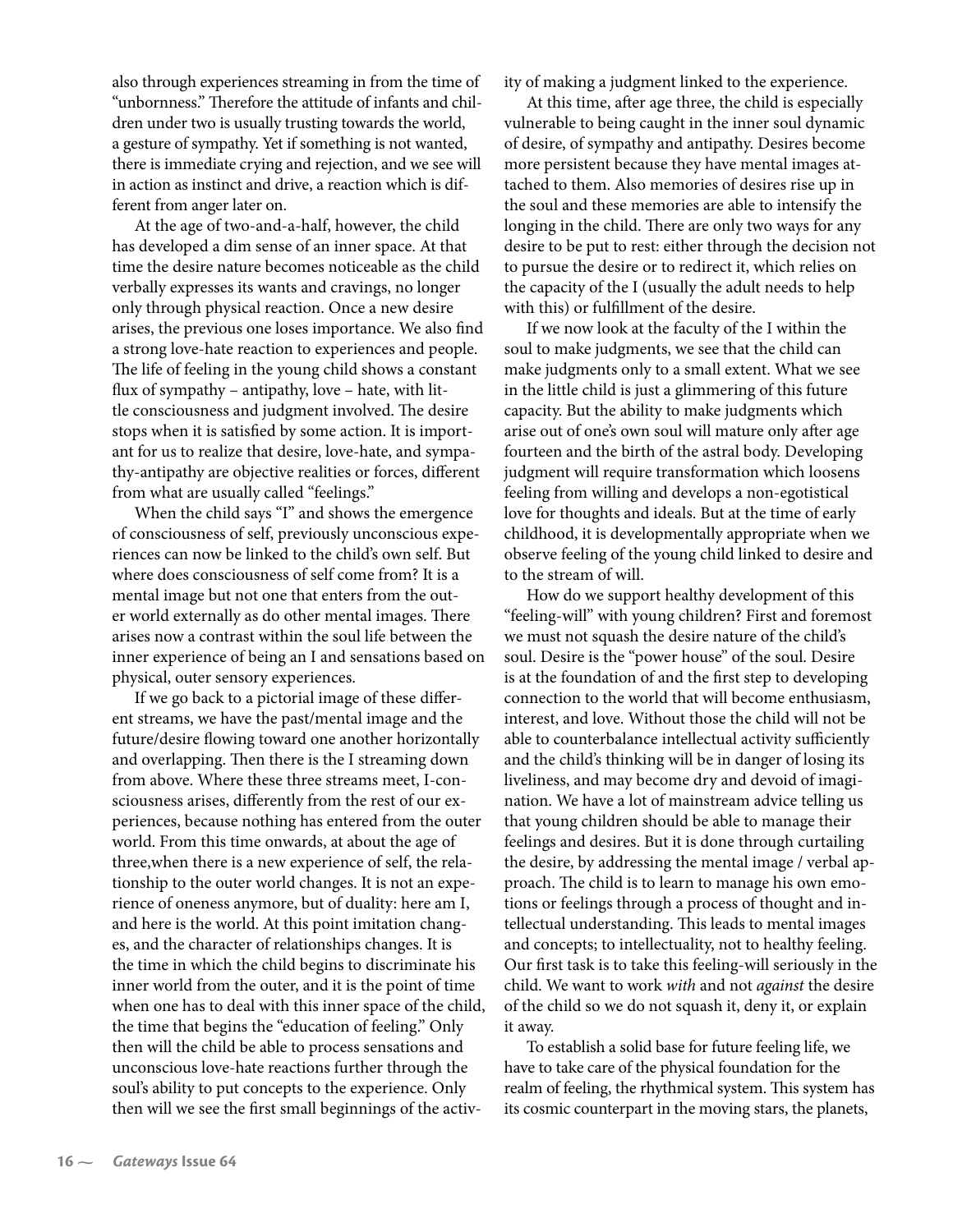which move together in such a way that harmony is created between them. Similarly it is the task of the rhythmic system to maintain harmony between all organs and processes in the body, and to mediate between the nerve-sense system and the metabolic-limb system. The way the rhythmical system works can inform us about the ways of educating feeling, about finding a supporting balance between the different streams.

We can observe at bedtime how important it is for young children that the day is completed in harmony of feeling and restfulness of will. The breathing becomes deeper and more regular; the child is able to let go and sleep. Children have trouble going to sleep with unresolved issues. If the child is unsettled, we approach restoring balance from the outside only; we do not go inside the child to sort out what started something, and so on. We want to bring the child into harmony with the environment. This applies to nap time as well, when activities should gradually fade. This is what we try to achieve when we introduce nap time rituals of physical care for the child: cocooning, warm wash cloth, lyre playing, and then silence and sleep.

We can observe during waking times how important it is that harmony prevails between the different activities of the day, with each activity having its rightful place, even that within the process of each activity there is a harmonious sequence. We can think of the rhythm of the day as a harmonious yet lively progression. Through this striving for harmony we are supporting and caring for the life forces of the child as well. What makes activity harmonious does not arise through the will. It is the feeling in will, which lets the adult and child experience harmony. In German there is a wonderful word, "Zusammenklang," which means "sounding together." We can use this as an image and work with imitation to move toward this "sounding together."

Harmony is one aspect of music. Music speaks directly to feeling, in that the heart is involved as the organ of perception for harmony. Think about harmony and balance as being at the center of the education of feeling. [Dr. Long-Breipohl's second lecture presented mainstream views and research regarding emotions and the prevailing attitude that emotions have to be managed by over-riding them through the intellect. The following picks up at this point in the lecture.]

With young children we see a lot of immediate reactions—joy, frustration, anger. These are not processed in the higher parts of the soul. Our fellow mainstream researchers have also noticed that soul development is not complete and that there is not

enough thinking. There are many spontaneous actions that can lead to trouble in the social context. These researchers have tried to form ways to mellow the reactions of the child that are carried by the stream of desire. They look to bring mental imaging and concept formation into the realm of sensation.

But in Steiner/Waldorf education the education of the will precedes the education of the intellect. Steiner warns that anything that does not link to desire and will remains alien to the young child. So here we part ways with the mainstream. What are our alternatives if we do not use this "thinking path"?

We aim to involve all soul faculties. We want to befriend ourselves with the desire and the feeling-will of the young child. Yet, we don't want to trigger the shortcut reaction of sensation passing over directly into instinctual emotional reactions. How do we do this?

In Steiner early childhood education we use the word "mood" to describe the overall quality of experiences which we are providing: "mood of the fifth" in the musical field, mood of joy in the experience of color, the dreaming mood that prevails in free play, the mood created by the domestic work which we do, mood of the days of the week, or the seasons. What we mean is the etheric quality of a space or an activity in which the soul of the child can nest.

Some fundamental requirements for creating the right "mood" are:

- The days should be well planned and unfold rhythmically without rush.
- Avoid exposing the child to situations that demand quick responses.
- Try to lower the alert level in children by cutting back on verbal communication and using a more non-verbal approach through working with imitation and example as much as possible.

• Remember that little children are naturally sympathetic. But when sympathy is too weak, pervade the atmosphere of the kindergarten with joyousness and laughter, which expands rather than contracts and cramps.

When there is disharmony among children and strong desires expressing themselves:

• Observe what interests the child and direct that interest into the world around him, awakening interest for what life holds in store every day.

• Model the processing of sensations through the higher aspects of the soul. In conflict situations, be slow. Look, listen, pause, and feel into what we see happening. This pondering gives the complain